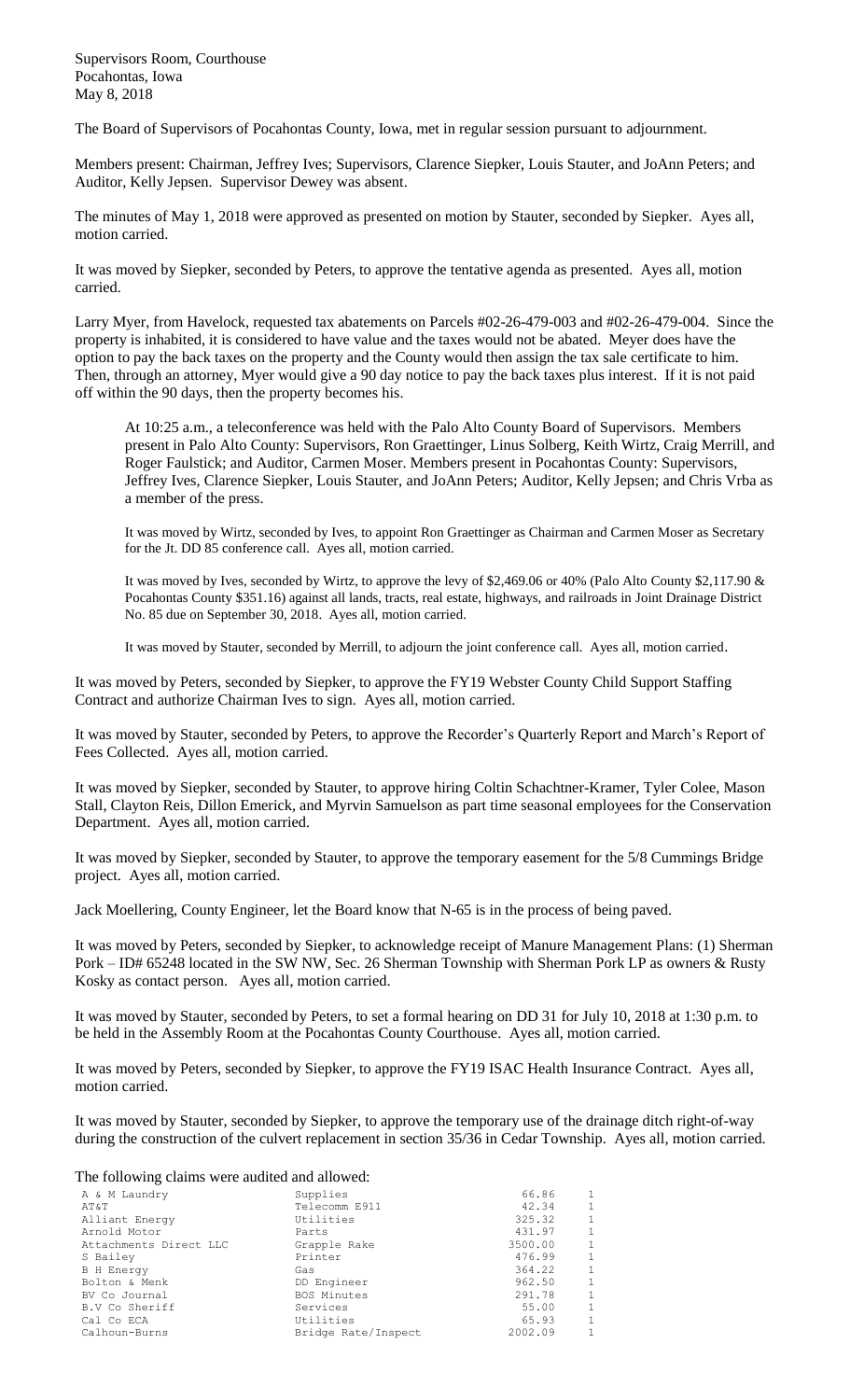| CID                                | Jail supplies                                  | 659.10             | 1                            |
|------------------------------------|------------------------------------------------|--------------------|------------------------------|
| CenturyLink                        | Phone                                          | 928.56             | 2                            |
| C Cakes                            | Services                                       | 625.00             | 1                            |
| Cintas<br>Clarion Distib           | Jail medications<br>Cust Sup                   | 88.87<br>36.00     | $\mathbf{1}$<br>1            |
| Counsel                            | frt/printer toner                              | 7.60               | $\mathbf{1}$                 |
| Counsel                            | Copier Exp                                     | 92.86              | 2                            |
| Counsel                            | Printer Contract                               | 91.34              | $\mathbf{1}$                 |
| B Dahl<br>DCI-SOR                  | Mileage                                        | 211.90             | $\mathbf{1}$<br>$\mathbf{1}$ |
| Dollar Gen                         | Training<br>Jail-Medical & Supplies            | 60.00<br>50.05     | $\mathbf{1}$                 |
| Doolittle Oil                      | Supplies                                       | 3576.00            | $\mathbf{1}$                 |
| Dean Ekstrand                      | Repairs                                        | 94.00              | $\mathbf{1}$                 |
| Electronic Eng                     | Install computer docking                       | 227.00             | $\mathbf{1}$                 |
| Farm & Home                        | fluid analysis                                 | 12.39              | 1                            |
| Farm & Home<br>Farm & Home         | frt<br>gas cylinder                            | 24.52<br>4.49      | $\mathbf{1}$<br>$\mathbf{1}$ |
| Farm & Home                        | Custodial & Maint Supplie                      | 113.91             | $\mathbf{1}$                 |
| Farm & Home                        | Memory Cards                                   | 23.99              | 1                            |
| Farm & Home                        | Poky shop elec                                 | 50.77              | 1                            |
| Farm & Home                        | Power Strips                                   | 32.13              | $\mathbf{1}$                 |
| Farm & Home Pub                    | Plat books                                     | 1100.00<br>406.90  | $\mathbf{1}$<br>1            |
| D Ferquson<br>City-Fonda           | Mileage<br>Utilities                           | 255.27             | $\mathbf{1}$                 |
| Force America                      | Parts                                          | 109.92             | 1                            |
| Galls                              | Emergency Light                                | 94.99              | $\mathbf{1}$                 |
| Galls                              | Uniform                                        | 99.98              | $\mathbf{1}$                 |
| Galls                              | Vest                                           | 689.00             | $\mathbf{1}$                 |
| Hoffman Filter<br>K Hoffman        | Disposal Ser                                   | 55.00              | $\mathbf{1}$<br>1            |
| K Hoffman                          | Expense Reimb<br>Mileage                       | 40.95<br>37.06     | 2                            |
| Holiday Inn                        | Lodging                                        | 584.40             | $\mathbf{1}$                 |
| Hannah G Hubbell                   | Mileage                                        | 8.01               | $\mathbf{1}$                 |
| IA Assoc of School Boards          | training/drug test D. Fer                      | 350.00             | $\mathbf{1}$                 |
| IADPS                              | Terminal Billing Jan-Mar                       | 1380.00            | $\mathbf{1}$<br>$\mathbf{1}$ |
| IDNR Water Supply<br>IA Lakes Elec | Well Permits                                   | 25.00<br>643.65    | $\mathbf{1}$                 |
| IA Prison Ind                      | wknd bulb repl. N28/C49<br>signs               | 3254.90            | $\mathbf{1}$                 |
| IACCBE                             | Training                                       | 2000.00            | $\mathbf{1}$                 |
| R Jergens                          | Expenses                                       | 381.55             | $\mathbf{1}$                 |
| R Jergens                          | Mileage                                        | 250.00             | $\mathbf{1}$                 |
| M Klocke                           | Mileage                                        | 41.42              | 2                            |
| B Larsen<br>Laurens Municipal      | Training Expenses<br>Laurens/utilities         | 138.29<br>230.72   | $\mathbf{1}$<br>$\mathbf{1}$ |
| Laurens Sun                        | BOS Minutes                                    | 413.20             | 1                            |
| Mainstay Sys                       | System Maint                                   | 237.00             | $\mathbf{1}$                 |
| Mangold Environ                    | Water Test                                     | 112.00             | 1                            |
| Martin Marietta                    | Road Aggregate                                 | 394.86             | $\mathbf{1}$                 |
| Mediacom                           | Internet                                       | 152.45             | 1                            |
| K Metzger<br>Meyer Electric        | Mileage<br>Repairs                             | 362.21<br>233.71   | $\mathbf{1}$<br>1            |
| MidAmeri Energy                    | rural Manson int. Its                          | 29.24              | 1                            |
| MidAmeri Energy                    | Electricity                                    | 34.88              | 1                            |
| MidAmeri Energy                    | GC/electric                                    | 41.79              | 1                            |
| MidAmeri Energy                    | Varina/electric                                | 33.58              | $\mathbf{1}$                 |
| Murphy Tractor                     | Parts                                          | 324.93             | $\mathbf{1}$                 |
|                                    |                                                |                    |                              |
| Napa                               | Fuses                                          | 14.97              | $\mathbf{1}$                 |
| Neopost<br>Next Gen Tech           | Postage<br>OwnCloud                            | 75.00              | $\mathbf{1}$<br>$\mathbf{1}$ |
| NW Comm                            | Phone                                          | 150.00<br>1756.64  | $\mathbf{1}$                 |
| NW Comm                            | Web hosting                                    | 227.55             | $\overline{c}$               |
| Robert O Nystrom                   | Mileage                                        | 21.80              | 2                            |
| Office Depot                       | Supplies                                       | 35.53              | 1                            |
| Office Elements                    | Bulletin Bd                                    | 38.97              | 1                            |
| Office Elements<br>Office Elements | Custodial Supplies<br>Laptop bag               | 158.49<br>149.02   | 1<br>1                       |
| Office Elements                    | Notary Stamps                                  | 55.78              | 1                            |
| Office Elements                    | Offc Supplies                                  | 43.19              | $\mathbf{1}$                 |
| Office Elements                    | Office Supplies                                | 166.68             | 2                            |
| Office Elements                    | Supplies, equip                                | 436.34             | $\mathbf{1}$                 |
| Office Systems                     | Copier exp<br>Drainage minute books            | 68.45<br>235.98    | 1<br>1                       |
| Owen/King<br>Owen/King             | Microfilm storage FY                           | 35.10              | $\mathbf{1}$                 |
| Palmer Mutual Tel                  | Phone                                          | 314.92             | 1                            |
| City-Palmer                        | Utilities/RUT/FTM                              | 89.00              | 1                            |
| C Peterson<br>Pizza Ranch          | Program supplies                               | 33.17              | $\mathbf{1}$<br>1            |
| Po Co Aud                          | Meeting Exp<br>Phone Reimb                     | 378.56<br>74.22    | 2                            |
| Po Co Aud                          | Plat books                                     | 220.00             | 2                            |
| Po Co Aud                          | 2018 Plat books                                | 110.00             | $\mathbf{1}$                 |
| Poca Fiber                         | shop/fax/phone/internet                        | 194.81             | $\mathbf{1}$                 |
| Poca Fiber                         | Internet                                       | 170.89             | 5                            |
| Poca Fiber<br>Poca Fiber           | Phone/fax                                      | 78.24<br>165.69    | 2<br>$\mathbf{1}$            |
| Poca Lumber                        | Phone/internet<br>pipe boot and silicone       | 70.74              | $\mathbf{1}$                 |
| Poca Manor                         | Prisoner Meals                                 | 1085.00            | $\mathbf{1}$                 |
| City-Pocahontas                    | utl/quonset                                    | 17.03              | $\mathbf{1}$                 |
| City-Pocahontas                    | Utilities                                      | 3976.60            | 3                            |
| City-Pocahontas<br>Pro Co-Op       | Utl/Poky shops<br>Diesel/bulk/cardtrol         | 901.15<br>24875.22 | $\mathbf{1}$<br>$\mathbf{1}$ |
| Pro Co-Op                          | Fonda propane                                  | 833.75             | $\mathbf{1}$                 |
| Pro Co-Op                          | Gas/ bulk/cardtrol                             | 35.03              | $\mathbf{1}$                 |
| Pro Co-Op                          | Palmer propane                                 | 575.00             | $\mathbf{1}$                 |
| R & D Body Shop                    | Repairs                                        | 716.61             | $\mathbf{1}$                 |
| RAM Systems<br>Rebnord Tech        | Software Maint                                 | 545.00<br>4500.00  | $\mathbf{1}$<br>$\mathbf{1}$ |
| Record Dem                         | Licensing, software<br>Minutes/Hearing Notices | 435.65             | 1                            |
| Rees Truck                         | Parts                                          | 281.77             | $\mathbf{1}$                 |
| S Richardson                       | Mileage, expenses                              | 153.14             | $\mathbf{1}$                 |
| Richardson's Serv                  | Vehicle service                                | 47.70              | $\mathbf{1}$                 |
| Sande Constr<br>Kerry Scheidegger  | Services<br>Beaver trapping                    | 240.62<br>80.00    | $\mathbf{1}$<br>$\mathbf{1}$ |

| .ies                                | 659.10<br>928.56   |
|-------------------------------------|--------------------|
| ations:                             | 625.00<br>88.87    |
|                                     | 36.00              |
| r toner<br>J                        | 7.60<br>92.86      |
| ntract                              | 91.34<br>211.90    |
| al & Supplies:                      | 60.00<br>50.05     |
|                                     | 3576.00            |
| mputer docking                      | 94.00<br>227.00    |
| .ysis                               | 12.39<br>24.52     |
| ler<br>& Maint Supplie              | 4.49<br>113.91     |
| ds:                                 | 23.99              |
| elec<br>.ps                         | 50.77<br>32.13     |
| 5                                   | 1100.00<br>406.90  |
|                                     | 255.27<br>109.92   |
| Light                               | 94.99              |
|                                     | 99.98<br>689.00    |
| 'er<br>eimb                         | 55.00<br>40.95     |
|                                     | 37.06<br>584.40    |
|                                     | 8.01               |
| drug test D. Fer<br>Billing Jan-Mar | 350.00<br>1380.00  |
| .ts<br>repl. N28/C49                | 25.00<br>643.65    |
|                                     | 3254.90<br>2000.00 |
|                                     | 381.55<br>250.00   |
|                                     | 41.42              |
| kpenses:<br>ilities                 | 138.29<br>230.72   |
| :S<br>.nt                           | 413.20<br>237.00   |
|                                     | 112.00<br>394.86   |
| egate                               | 152.45             |
|                                     | 362.21<br>233.71   |
| on int. lts<br>ŀУ                   | 29.24<br>34.88     |
| .c<br>ectric                        | 41.79<br>33.58     |
|                                     | 324.93             |
|                                     | 14.97<br>75.00     |
|                                     | 150.00<br>1756.64  |
| ıg                                  | 227.55<br>21.80    |
|                                     | 35.53              |
| 8d<br>Supplies                      | 38.97<br>158.49    |
| ſ<br>ımps                           | 149.02<br>55.78    |
| .ies<br>plies                       | 43.19<br>166.68    |
| equip                               | 436.34<br>68.45    |
| J<br>inute books                    | 235.98             |
| storage FY                          | 35.10<br>314.92    |
| 'RUT/FTM<br>upplies                 | 89.00<br>33.17     |
| :p<br>ıb                            | 378.56<br>74.22    |
| 5                                   | 220.00             |
| books<br>hone/internet\             | 110.00<br>194.81   |
|                                     | 170.89<br>78.24    |
| ernet<br>and silicone               | 165.69<br>70.74    |
| ieals<br>ιt                         | 1085.00<br>17.03   |
|                                     | 3976.60            |
| hops<br>.k/cardtrol                 | 901.15<br>24875.22 |
| ane<br>cardtrol                     | 833.75<br>35.03    |
| pane                                | 575.00<br>716.61   |
| iaint                               | 545.00             |
| software<br>aring Notices           | 4500.00<br>435.65  |
| xpenses!                            | 281.77<br>153.14   |
| rvice:                              | 47.70<br>240.62    |
| ipping                              | 80.00<br>106.35    |